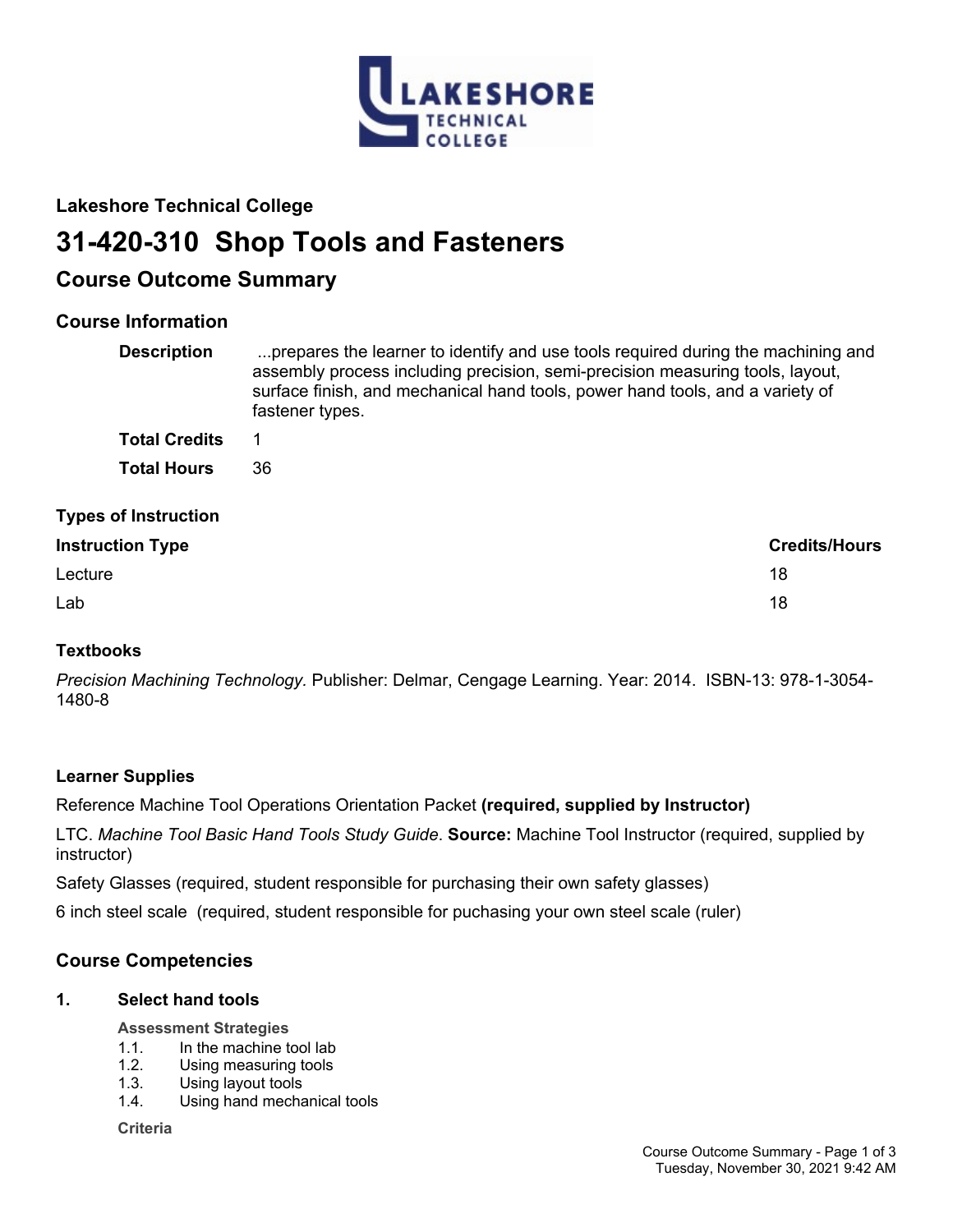*Your performance will be successful when:*

- 1.1. you obtain measurements that are within the acceptable limits of the part print
- 1.2. you perform the layout to the part print specifications
- 1.3. you successfully identify tools used in the shop
- 1.4. you perform an assembly using hand tools
- 1.5. you demonstrate safe practices

#### **Learning Objectives**

- 1.a. Identify safe hand tool practices
- 1.b. Identify hand mechanical tools
- 1.c. Identify hand measuring tools
- 1.d. Identify hand layout tools
- 1.e. Demonstrate use of hand tools

#### **2. Identify Fasteners**

**Assessment Strategies**

- 2.1. In the machine tool lab 2.2. Identify different types
- Identify different types of threaded fasteners
- 2.3. Identify different types of non-threaded fasteners
- 2.4. Identify the correct hand mechanical tools to use with the correct fastener
- 2.5. Identify thread type by using a pitch gage

#### **Criteria**

#### *Your performance will be successful when:*

- 2.1. you identify different types of threaded fasteners
- 2.2. you identify different types of non-threaded fasteners<br>2.3. vou identify the tools you will use with different fasten
- you identify the tools you will use with different fasteners

#### **Learning Objectives**

- 2.a. Identify threaded fasteners
- 2.b. Identify non threaded fasteners
- 2.c. Identify tools used with the fasteners

#### **3. Select power tools**

#### **Assessment Strategies**

- 3.1. In the machine tool lab
- 3.2. using hand power hole producing tools
- 3.3. using hand power deburring tools
- 3.4. using hand power cutting tools
- 3.5. using hand power assembly tools

#### **Criteria**

#### *Your performance will be successful when:*

- 3.1. you demonstrate safe work habits
- 3.2. you perform a hole producing opperation
- 3.3. you demonstrate deburring a part
- 3.4. you perform a cut off procedure
- 3.5. you perform an assembly using power tools

#### **Learning Objectives**

- 3.a. Identify hand power tools
- 3.b. Demonstrate use of power tools
- 3.c. Identify safe working habits

#### **4. Demonstrate Assembly**

#### **Assessment Strategies**

- 4.1. In the machine tool lab
- 4.2. using a variety of threaded fasteners<br>4.3. using variety of non-threaded fastene
- using variety of non-threaded fasteners